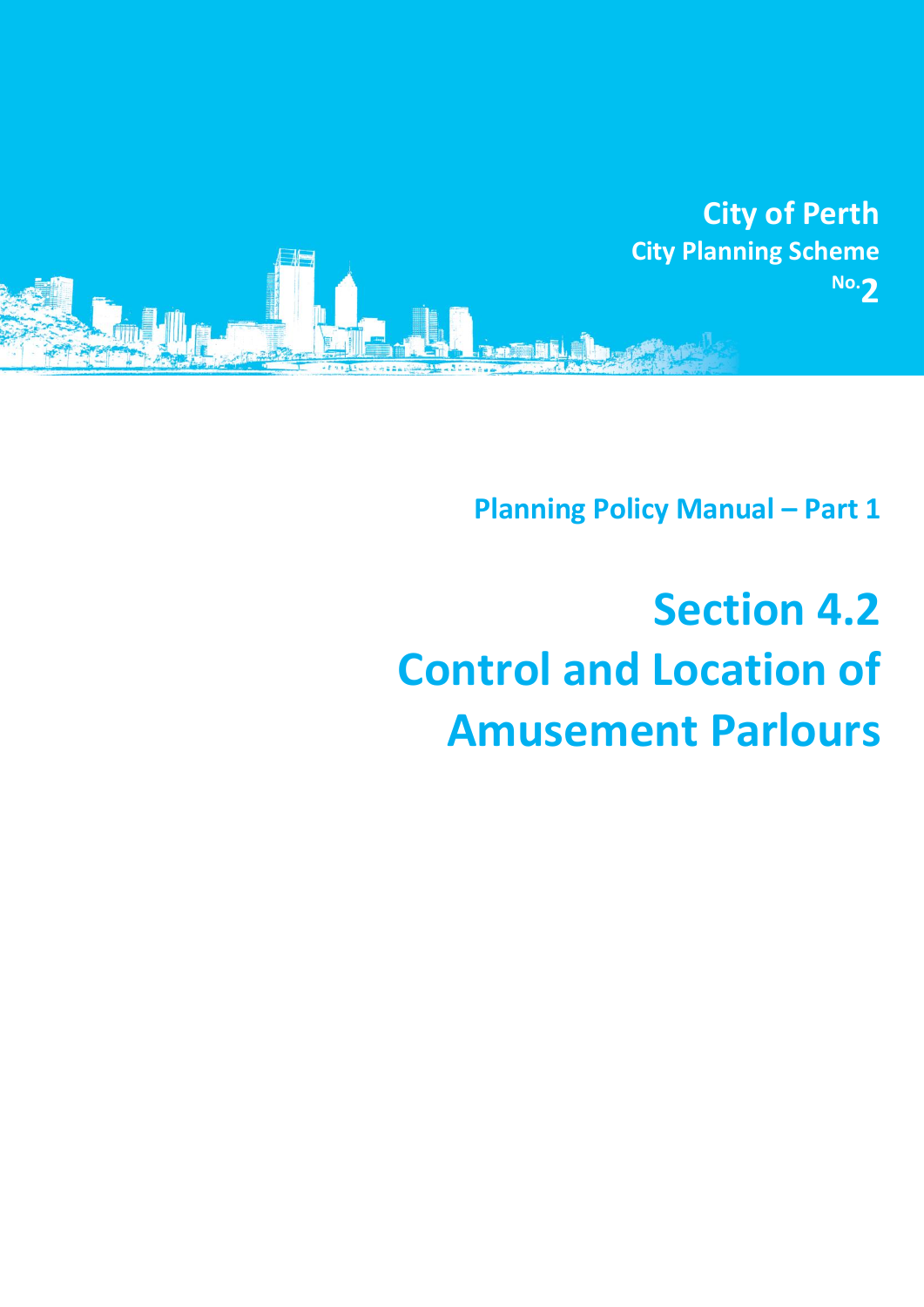| <b>Version #</b> | <b>Decision Reference</b> | <b>Synopsis</b> |
|------------------|---------------------------|-----------------|
|                  | 26 June 2001              | Gazetted        |
|                  | 17 March 2015             | Amended         |
| ર                | 11 April 2017             | Amended         |
|                  |                           |                 |